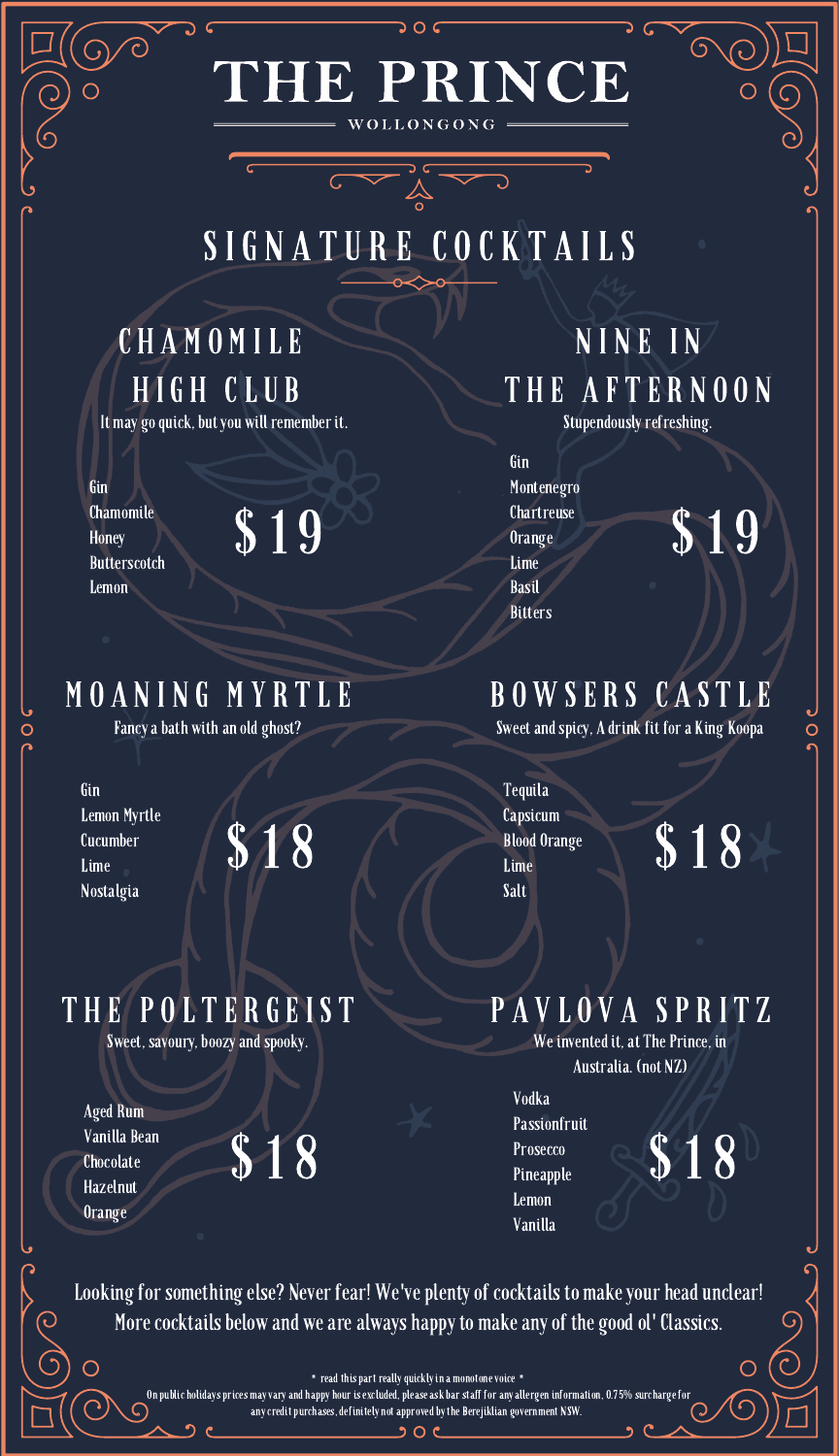### SMASHABLE CLASSICS \$18 A POP

 $50c$ 

ES P R ES S O M A R T I N I Lick the stamp and send it.

M E Z C A L M A R G Margarita with a smoke bomb in it.

A M A R E T T O S O U R A Cherry & lemony delight, almost too easy to drink.

PASSIONERUIT MOJITO PASSIONately made.... sorry. We also do the original.

> N EG R O N I If you know, you know.

PORNSTAR MARTINI Vanilla & passionfruit vibes, certified by Riley Reid.

FROZEN STRAWBERRY DA I QUIRI Ice made in-house, god we work hard.

M Y T IE Spiced rum with tropical goodness.

S O U T H S I D E Gin and mint, look fancy in front of your friends.

S T R A W B E R R Y C O S M O Just admit it - you love colorful fruity drinks.

D R A G O N SL A Y E R Fresh with fire - will bring instagram likes.

D A R K A N D S T O R M Y Made with our favourite rum - Gunnery White.

ICED VOVO MARTINI Just like the bikkies nan gave you.

D R I N K F O R M A L L Y K N O W N A S AKA that purple drink. It tastes like a flying saucer.

### FLUID FROM THE GRAPE

HAY SHED HILL CAB MERLOT SISTERS RUN SHIRAZ ROUGH DIAMOND GRENACHE RESERVA PINOT NOIR TWIN ISLANDS SAV BLANC BLEASDALE PINOT GRIGIO DAFTE PUNKT RIESLING MORRISONS GIFT CHARDONNAY REDBANK "EMILY" SPARKLING DUNES & GREENE PROSECCO LUX VERNIT ROSE

| Margaret River, WA      | $$9 \mid $40$                        |  |
|-------------------------|--------------------------------------|--|
| Margaret River, WA      | \$10   \$44                          |  |
| Barossa, SA             | $$12$   $$54$                        |  |
| Ventisquero, CHILE      | $$11$   \$49                         |  |
| Marlborough, NZ         | $\overline{\$9}$   $\overline{\$40}$ |  |
| Bleasedale, SA          | $$13$   \$59                         |  |
| Eden Valley, SA         | \$12   \$54                          |  |
| Margaret River, WA      | \$11   \$49                          |  |
| <b>King Valley, VIC</b> | $$9 \mid $40$                        |  |
| Adelaide, SA            | $$10 \mid $44$                       |  |
| Barossa, SA             | $$12$   $$54$                        |  |
|                         |                                      |  |

 $\bigcirc$ 

B U T W A I T ! T H E R E**'** S M O R E!

っoc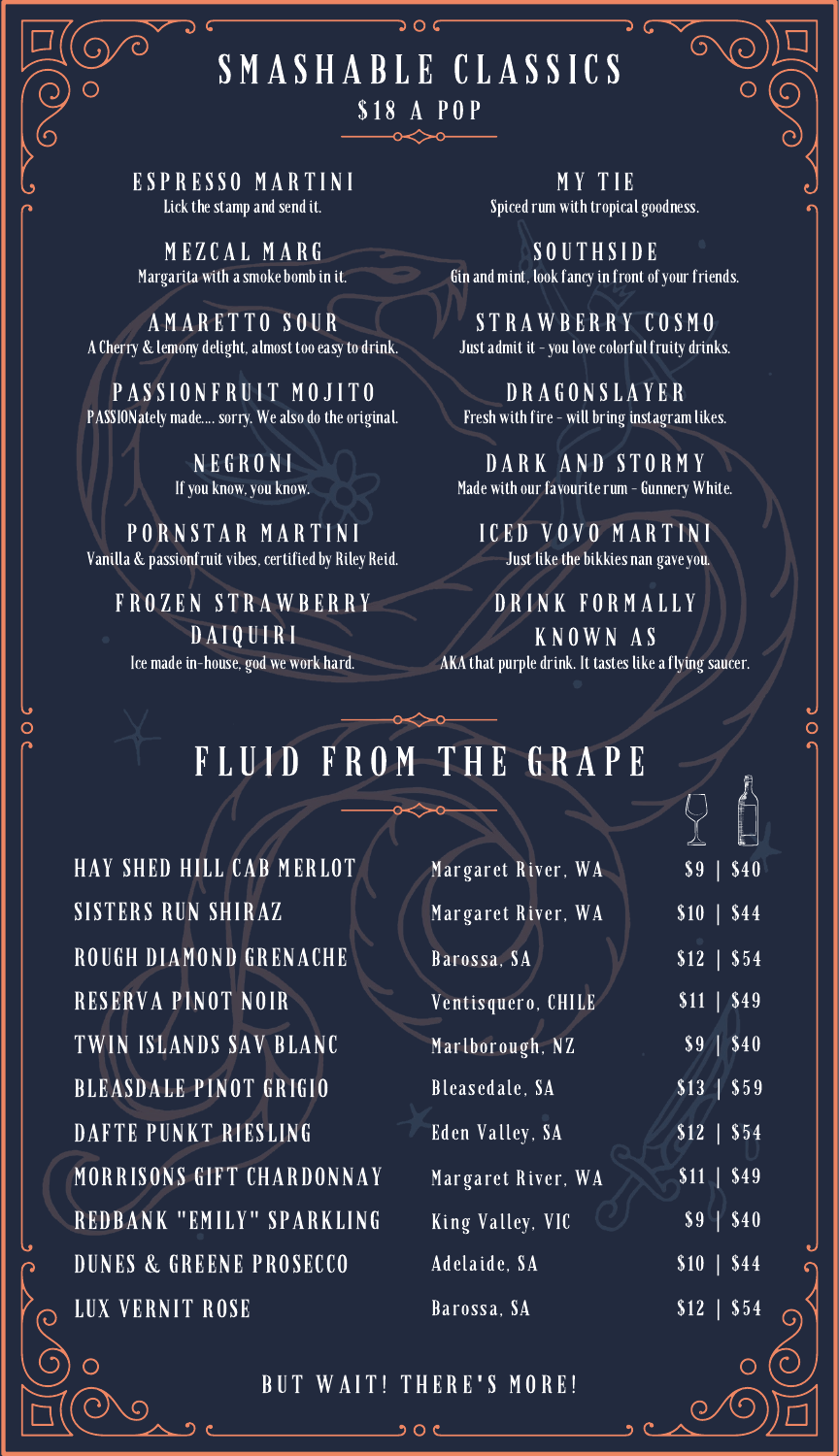### SHOTS & SLICK MIXES

BOOZE AND JUICE \$12 \* A fresh blended apple or a cold pressed orange straight into your liquor of choice.

WESTERN WOLF \$16 Wolf Lane davidson plum gin with lemon myrtle soda & lime.

DELICIOUS CHEESECAKE DRANK \$9

 $\bigcirc$ 

Vanilla and lemon - pretty much a Sara Lee cheesecake in liquid form.

CHERRY LIPS \$10

Pretty much a cherry Starburst chew, we all know strawberry is the best but second aint bad.

ROKU TONIC \$11 A highball of Roku, tonic and cumber.

WILD 1 PINK GIN \$13 Sweet pink gin with a slice of orange & soda, made locally, all organic.

JAMO SHOT \$9.50 Please help our stocktake.... sine metu baby!

BUBBLE O'HARRIS SHOT \$10 Tastes like a rainbow Paddle Pop, we ain't lion.

CAFE PATRON SHOT \$50

Did you hear Cafe Patron is discontinued? Get in quick! (Comes with a free Prince T-shirt)

## J U B IL A N T H O U R

| <b>HOUSE BEER SCHOONER</b>          | \$7  |
|-------------------------------------|------|
| <b>HOUSE BEER JUG</b>               | \$18 |
| ESPRESSO MARTINI                    | \$13 |
| All good, all the time.             |      |
| <b>JUNGLE BIRD</b>                  | \$13 |
| Pineapple, Spiced Rum, Lemon, and a |      |

splash of Aperol.

#### HOUSE BEER PINT \$10  $HOUSE WINES$  \$7 FRUIT TANGLE \$13 LONG ISLAND ICED TEA \$13 A better version of a fruit tingle. Pace yourself, you're not a drinking god.

\* Booze and juices are from \$11, don't think you're ordering a Macallan 12 with juice and getting it for 11 bones.

 $200$